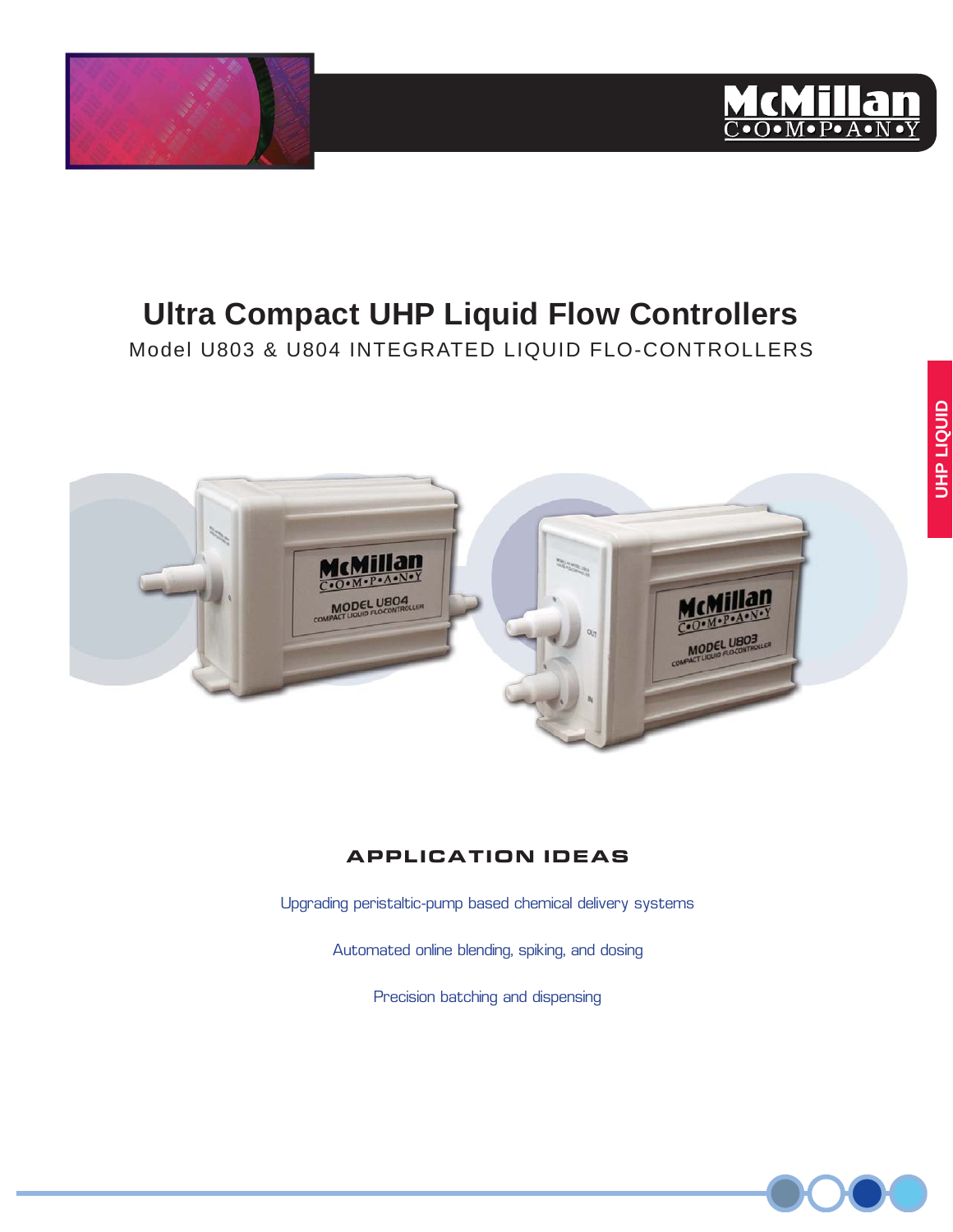## **PRODUCT DESCRIPTION R O D U C T D E S C R I P T I O N**

McMillan Model U803 & U804 UHP FLO-CONTROLLERS will precisely measure and control flow rates of virtually any fluid as low as 7 mLpm or as high as 1 Lpm. Repeatable results are achieved by using a patented\* microturbine flow sensor design. This design, unlike traditional paddlewheel designs, provides accurate flow measurement with no particle generation. An integrated proportional control valve is utilized to regulate flow rate. PTFE, perfluoroelastomers, and sapphire wetted parts ensure compatibility with chemicals commonly found in microelectronics manufacturing processes, including deionized water, CMP slurries, acids, solvents, and photoresist.

Each unit is individually calibrated before shipment, and a certificate of calibration accompanies all FLO-CONTROL-LERS. A repeatability capability of ±0.2% full scale reassures process engineers of consistent results.

## **PRINCIPLE OF OPERATION R I N C I P L E O F O P E R A T I O N**

The U803 & U804 Liquid FLO-CONTROLLERS integrate the sensing element with an advanced proportional control valve to regulate flow rate. This concept is very similar to the operation of mass flow controllers (MFC's) for gases.



**Figure 1. Cutaway of sensor technology.**

An analog signal is provided to the FLO-CONTROLLER as a set point. That signal is processed and compared to the actual flow rate, which is provided in realtime by the integrated sensor. Any difference between the two signals results in adjustments to the internal valve, thus automatically maintaining the requested flow rate.

McMillan's patented\* microturbine technology utilizes the Pelton turbine wheel concept. This design allows for use of a minature microturbine wheel about 0.5 inches (12 mm) in diameter. The wheel is supported on a small sapphire shaft, held in position by two sapphire bearings. Due to the low mass of both the wheel and the shaft, the microturbine wheel virtually floats in the liquid. This flotation effect causes the turbine wheel to be suspended in the middle of the bearings and thus eliminates shaft and bearing wear. Therefore, no particles are generated.

As flow passes through the FLO-SENSOR, it is directed onto the very small teeth of the wheel using a precision-machined nozzle. This nozzle is sized according to the flow range of the unit. The rotational speed of the turbine wheel increases proportionally to the volumetric flow rate.

The microturbine wheel features small openings, evenly spaced around the center of the wheel. As the wheel rotates, a light beam is projected through the PTFE body and onto the wheel. A light detector on the other side of the wheel detects each opening and translates those signals into pulses. As the wheel spins faster, pulse rate increases. When the wheel stops (under zero flow conditions), no pulses are generated. Consequently, zero drift is not possible and zero adjustments are never required.



**Figure 2. Typical interior view.**

Processing circuitry provides an analog output that is linearly proportional to the flow rate. If the set point differs from the actual flow rate, the amount of error is assessed and the valve opens or closes accordingly.

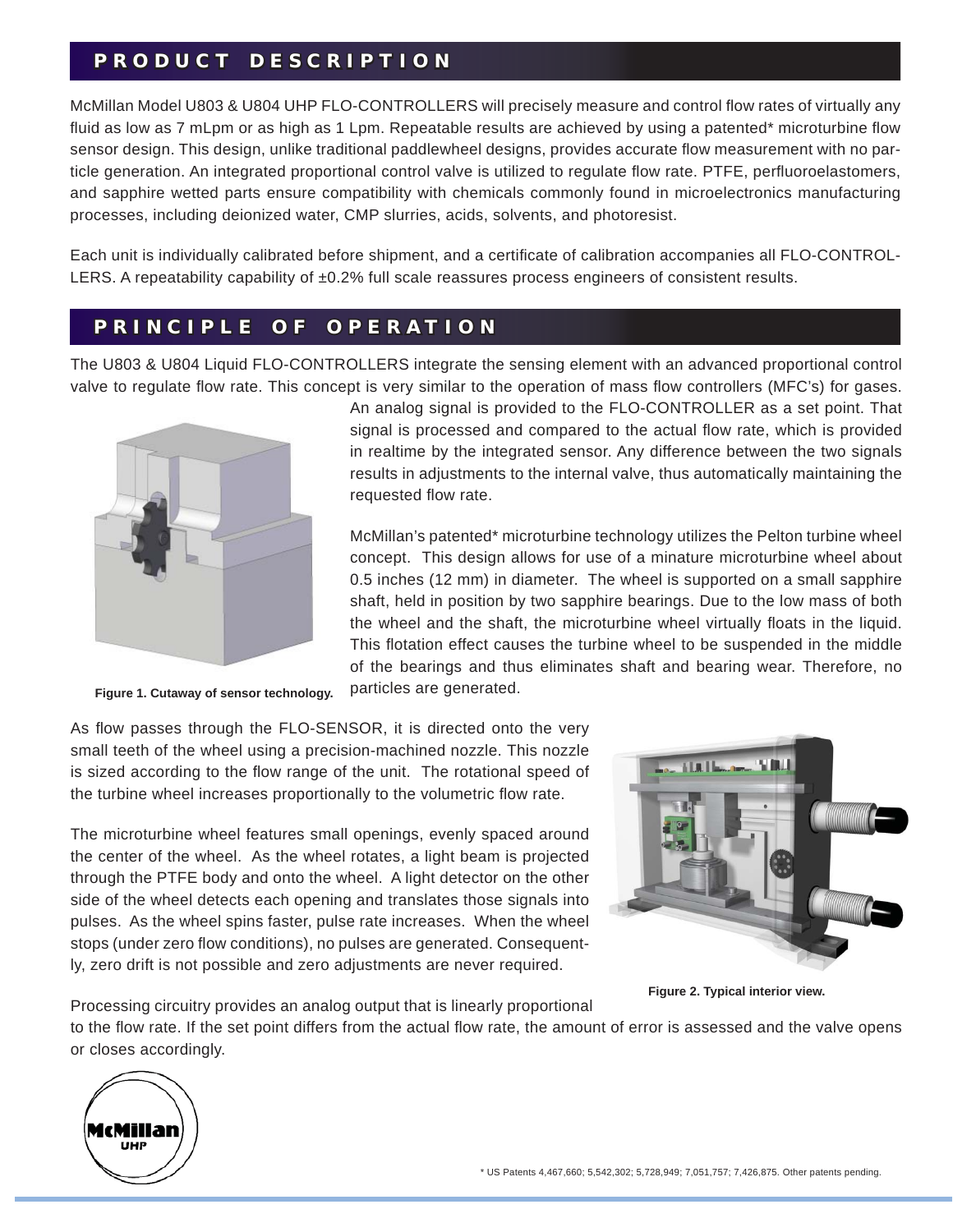## **FEATURES AND OPTIONS E A T U R E S A N D O P T I O N S**

#### **FLOW PATH TYPE**

The Model U803 FLO-CONTROLLER has a space saving design with the inlet and outlet on the same side. The Model U804 FLO-CONTROLLER is an inline unit particularly suitable for applications where an exisiting unit needs to be replaced.

#### **FLOW RANGES**

Flow ranges from 7-50 mLpm up to 100-1,000 mLpm are available. Consult the factory for custom requirements.

#### **POWER**

Units operate with 24 VDC power.

#### **SIGNAL CONFIGURATION**

Units may be ordered with a 4-20 mA, 0-5 VDC, or 0-10 VDC configuration.

#### **ACCURACY/LINEARITY**

All models have an accuracy specification of  $±1.0\%$  full scale (including linearity).

#### **CALIBRATION**

All units are calibrated at the factory using deionized water. Calibration curves may be requested for fluids with viscosities differing from water.

#### **FLUID CONNECTIONS**

All units have male Flaretek<sup>®</sup> compatible connections. Nonstandard connection types may be available upon request.

#### **ELECTRICAL CONNECTIONS**

All units have an integrated 7-pin connector. Several mating cable options are available.

#### **WETTED MATERIALS**

All units have only PTFE, perfluoroelastomers, and sapphire as wetted parts.



Model U803 Space Saving FLO-CONTROLLER



Model U804 Inline FLO-CONTROLLER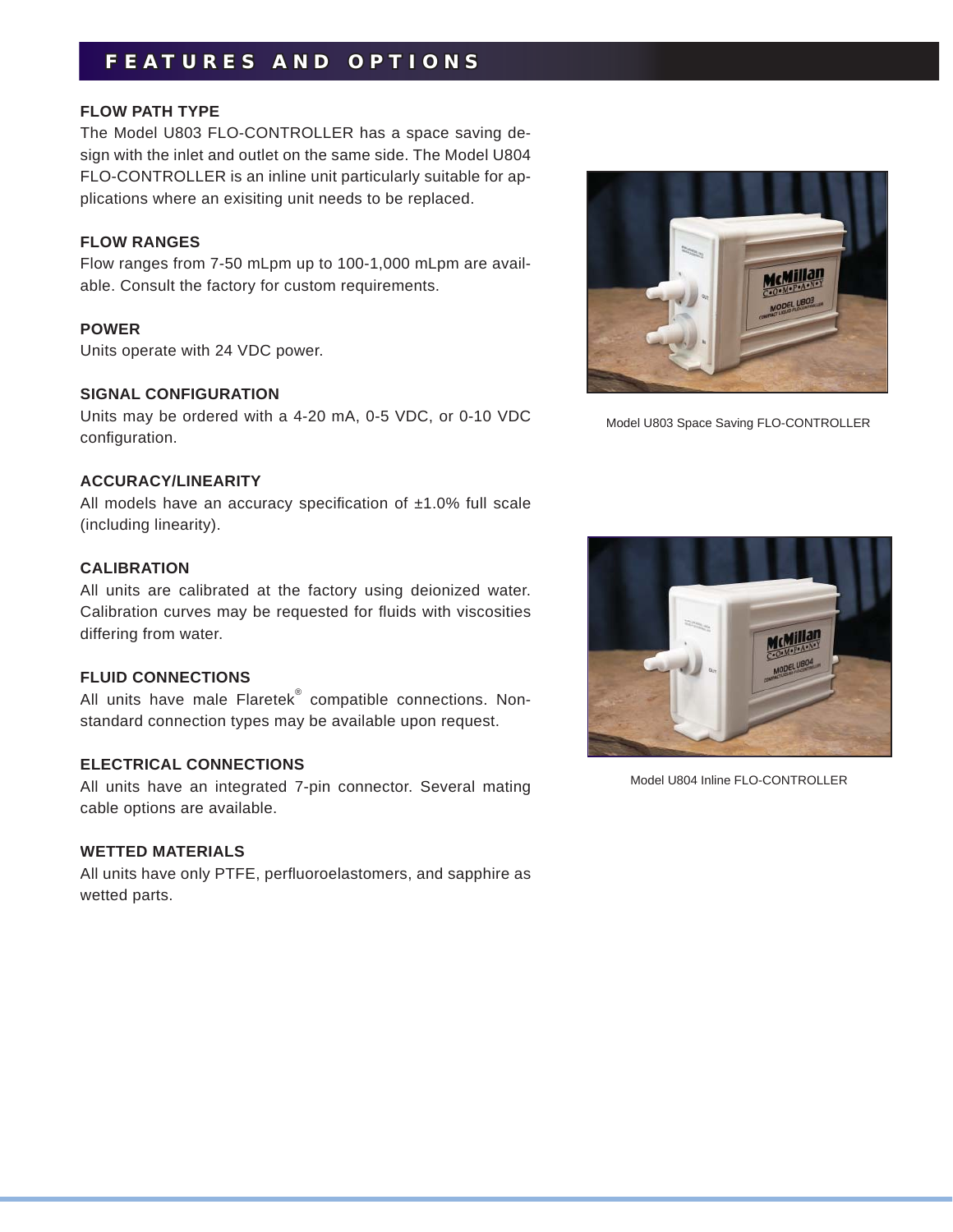## **SPECIFICATIONS P E C I F I C A T I O N S**

|                                                        | <b>U803 &amp; U804</b>                                                                      |
|--------------------------------------------------------|---------------------------------------------------------------------------------------------|
| Accuracy (including linearity, best fit straight line) | ±1.0% Full Scale                                                                            |
| <b>Repeatability Capability</b>                        | ±0.20% Full Scale                                                                           |
| <b>Pressure Rating</b>                                 | 80 psig (5.4 bar) maximum working                                                           |
|                                                        | 100 psig (6.8 bar) overpressure                                                             |
| <b>Temperature Rating (Fluid)</b>                      | Standard: 5 to 45°C                                                                         |
| <b>Temperature Rating (Environmental)</b>              | Operating: 5 to 45°C<br>Storage: 0 to 60°C                                                  |
| <b>Wetted Materials</b>                                | <b>PTFE</b><br>Sapphire                                                                     |
| <b>O-Ring Material</b>                                 | Perfluoroelastomer*                                                                         |
| <b>Exterior Surfaces</b>                               | <b>PTFE</b><br>Polypropylene<br><b>PVC</b>                                                  |
|                                                        | Polyester                                                                                   |
| <b>Recommended Filtration</b>                          | 20 microns or less                                                                          |
| <b>Compatible Fluids</b>                               | Low viscosity (<10 cS)<br>Minimum amount of entrained air                                   |
| Valve                                                  | PTFE cam-driven diaphragm<br>Not recommended for positive shutoff                           |
| 0-5 VDC Output                                         | 0 VDC at zero flow<br>2.5 Kohm or greater output load<br>Not isolated                       |
| 0-10 VDC Output                                        | 0 VDC at zero flow<br>5 Kohm or greater output load<br>Not isolated                         |
| 4-20 mA Output                                         | 4 mA at zero flow<br>250 ohm maximum current loop<br>Not isolated                           |
| 0-5 VDC Input                                          | 0 VDC at zero flow<br>Input load is 100 Kohms                                               |
| 0-10 VDC Input                                         | 0 VDC at zero flow<br>Input load is 100 Kohms                                               |
| 4-20 mA Input                                          | 4 mA at zero flow<br>Input load is less than 50 ohms                                        |
| <b>Standby Mode</b>                                    | Disables valve (freezes)<br>Automatically engaged when set point is <5% of full scale       |
| <b>Zero Drift</b>                                      | None                                                                                        |
| <b>Warm-Up Time</b>                                    | None                                                                                        |
| <b>Calibration Interval</b>                            | Calibration should typically be verified once every 12 months                               |
| <b>Power Requirements</b>                              | 22-25 VDC<br>250 mA typical (1 A peak)                                                      |
| <b>Electrical Connections</b>                          | 7-pin connector<br>Nylon housing when used with CVx cables                                  |
| <b>Response Time</b>                                   | Typically <3 seconds for 97% of final value                                                 |
| <b>Reliability</b>                                     | 100,000 Hours MTBF(testing ongoing)                                                         |
| <b>Certifications</b>                                  | <b>CE Approved</b><br>89/336/EEC (EN 55011 & EN 50082-1)<br>73/23/EEC Low Voltage Directive |
| <b>Ratings</b>                                         | IP64 (NEMA 4X)                                                                              |

\* contact factory for current compound

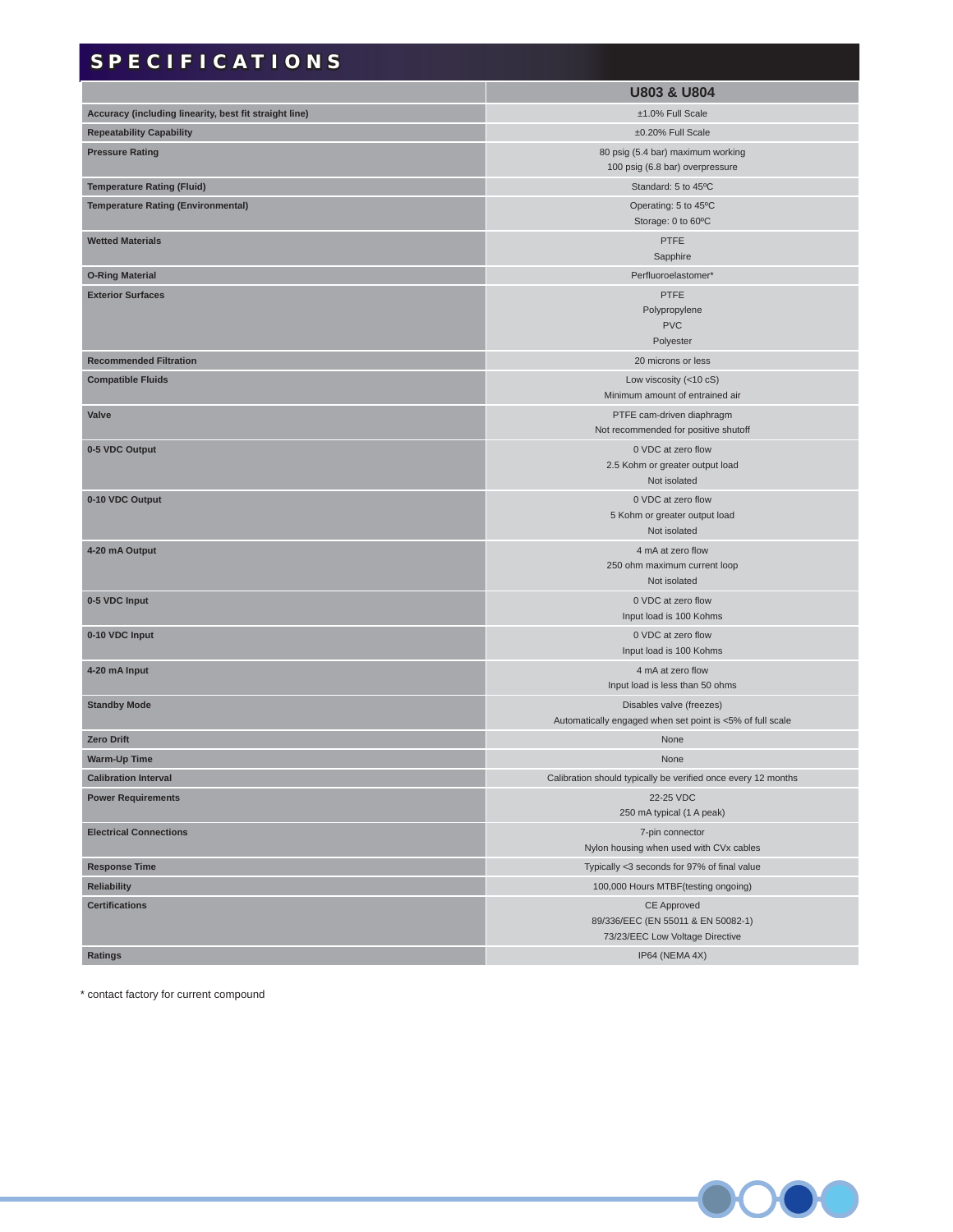## **DIMENSIONS I M E N S I O N S**

Model U803 FLO-CONTROLLER Dimensions shown are in inches(mm).



Model U804 FLO-CONTROLLER Dimensions shown are in inches(mm).



## **PRESSURE DROP R E S S U R E D R O P**